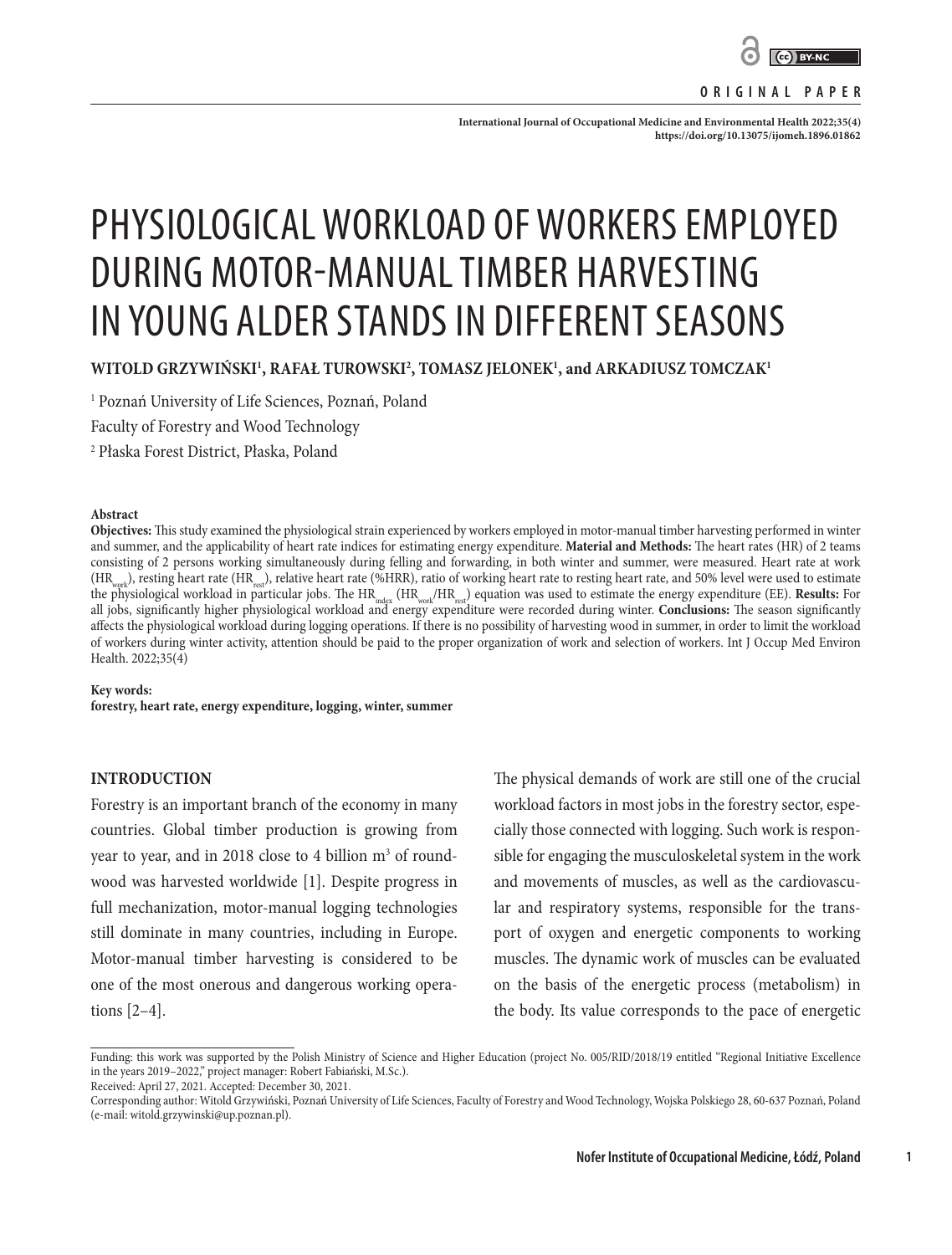processes in muscles, which is proportional to the intensity of physical effort.

The ISO standard [5] presents 4 levels of methods to estimate metabolic rate:

- 1. Two simple methods to quickly characterize the mean workload for a given occupation or for a given activity.
- 2. A procedure involving recognition of different activities of a given worker during a representative period of time, estimation of the average metabolic rate for each of them, recording of the sequence of activities in time, and computation of the time-weighted average metabolic rate.
- 3. Estimation of metabolic rate from recordings of heart rate.
- 4. Measurement of oxygen consumption  $(\rm VO_2)$ , a doubly labelled water method, and direct calorimetry.

In the first 2 levels, the possibility of errors is high, especially in case of the methods of the first level, which can be used only for rough estimation. The methods of the fourth level are very reliable, but require very specific measurements, and in field settings are often impractical or even impossible to use [6,7].

A compromise between high reliability and ease of use is provided by the measurement of heart rate (HR). This is regarded as a relatively easy, reliable, unobtrusive and cost-effective method of monitoring which can be applied in an actual work environment [8–11]. The HR parameter can be converted to equivalent  $\rm VO_{2}$  values and a subsequent estimate of EE with the use of a well-established linear relationship with  $\rm VO_{2}$ , especially at high exercise intensities [5,7,12]. For this reason, HR is widely used for indirect estimations of  $\rm VO_{2}$  and the level of intensity of work [3,13,14]. This linear HR–EE relationship has also been used in the assessment of workload in forestry [10,15,16].

The practical applicability of the HR–EE relationship is reduced by the need to establish an individual  $HR/VO<sub>2</sub>$ relationship by a preliminary incremental test in the

laboratory, which increases the overall financial cost and reduces the time-efficiency of the approach [9,11], especially in field studies. This impediment has been reduced by developing a simple HR index  $(HR<sub>index</sub>)$ method to estimate  $\text{VO}_2$  without the need for a laboratory test to determine the individual  $\text{HR/VO}_2$  relationship. The method is based on the observation that a valid linear relationship exists between  $HR_{index}$  (calculated as actual HR/resting HR) and  $\text{VO}_2$  expressed as a multiple of the resting metabolic rate (VO<sub>2</sub>METs) [17]. This method has been validated in healthy non-athletes, athletes and clinical populations, as well as professional athletes [11,17–19].

Evaluation of physical workload during timber harvesting activities based on HR measurements has been the subject of much research. Most studies have concerned the work of a chainsaw operator. The average HR of loggers ranged 107–138 bpm [4,16,20–24]. Grzywiński and Łukaszuk [25] recorded similar HR levels during tree felling and processing for a logger (119 bpm) and an assistant logger (118 bpm) during timber harvesting in late thinning of pine stands. The highest values of HR were observed during the piling up of wood (124 bpm and 137 bpm, respectively).

It seems clear that the season will have an influence on the metabolic rate and physiological workload of outdoor workers in regions where the climate differs significantly between seasons, e.g., in the temperate zone. Besides the difference in ambient temperatures, snow cover in winter is a very important factor which impedes movement and increases physiological workload in general. Surprisingly, there is little research comparing the metabolic costs of the same work performed in different seasons, either in forestry or in general. Chmielewski and Porter [26] studied the effectiveness parameters of timber harvesting using 2 methods – cut-to-length (CTL) and length-to-cut (LTC) – in the thinning of pine stands in winter and summer. The authors ob-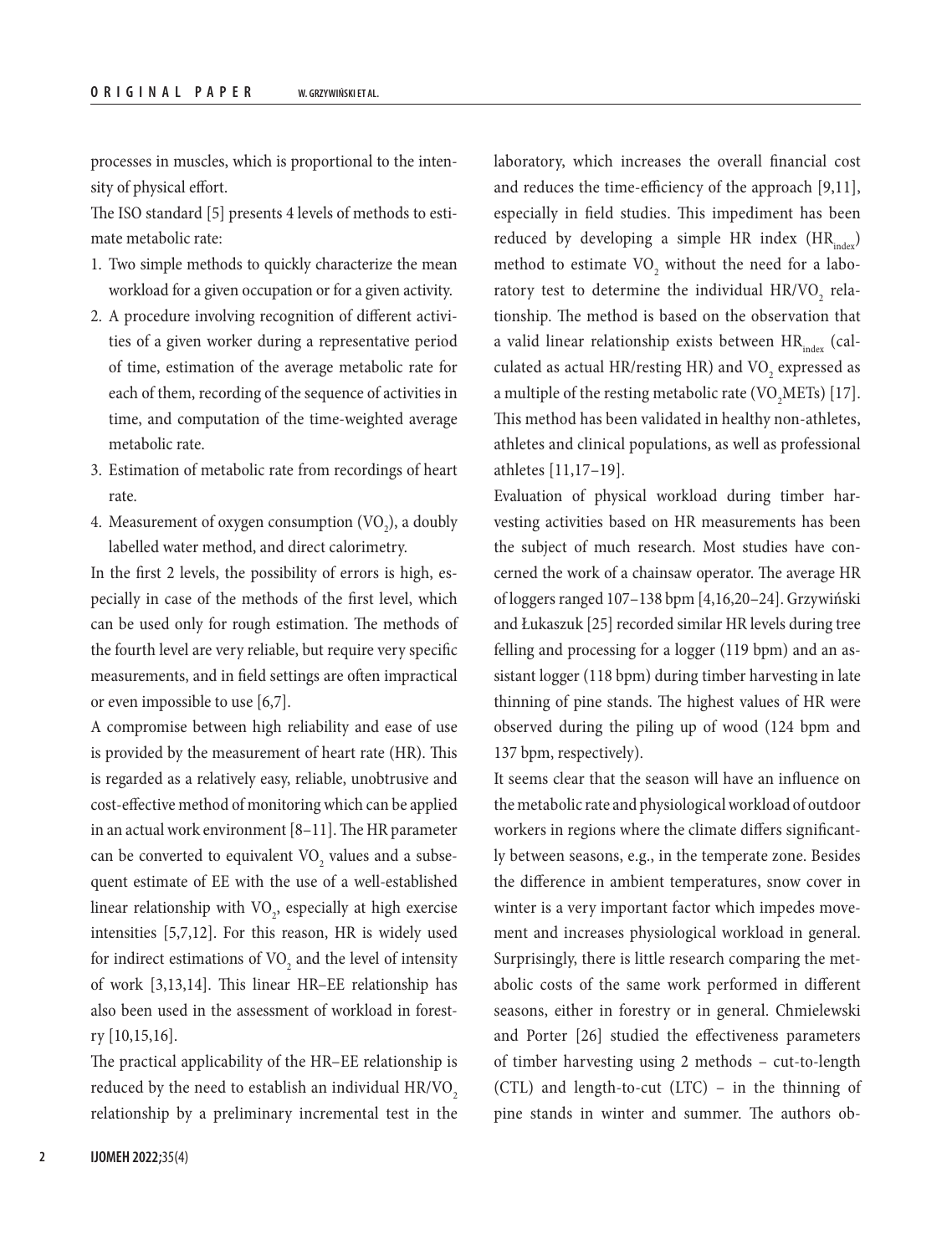|                                            | Participants<br>$(N=4)$        |                                |         |                                                                    |  |  |  |  |
|--------------------------------------------|--------------------------------|--------------------------------|---------|--------------------------------------------------------------------|--|--|--|--|
| Variable                                   | logger 1/loader 1<br>$(N = 1)$ | logger 2/loader 2<br>$(N = 1)$ | $(N=1)$ | logger assistant 1/loader 3 logger assistant 2/loader 4<br>$(N=1)$ |  |  |  |  |
| Age [years]                                | 43                             | 36                             | 20      | 42                                                                 |  |  |  |  |
| Height [cm]                                | 175                            | 174                            | 170     | 174                                                                |  |  |  |  |
| Body mass [kg]                             | 85                             | 80                             | 70      | 75                                                                 |  |  |  |  |
| Body mass index (BMI) [kg/m <sup>2</sup> ] | 27.7                           | 26.4                           | 24.2    | 24.8                                                               |  |  |  |  |
| Basic metabolic rate (BMR) [kJ/min]        | 5.30                           | 5.21                           | 5.03    | 4.92                                                               |  |  |  |  |
| $HR_{max}$ (220 – age) [bpm]               | 177                            | 184                            | 200     | 178                                                                |  |  |  |  |
| Job seniority [years]                      | 25                             | 18                             | 2       | 24                                                                 |  |  |  |  |
| Job experience with chainsaw [years]       | 25                             | 16                             |         | 14                                                                 |  |  |  |  |

**Table 1.** Characteristics of studied workers participating in early thinning of alder stands during winter and summer in the Płaska Forest District (NE Poland)

served higher energy expenditure in winter, especially with the LTC method. Similarly, Rónay [27] recorded higher EE during timber harvesting in winter in deciduous stands. However, Kukkonen-Harjula and Rauramaa [20] did not observe significant difference in HR in loggers during timber harvesting carried out in autumn and winter.

Comparative studies of the physical workload of workers in a brickyard and a textile manufacturing company in Tunisia during Ramadan in summer and periods of non-fasting in summer and winter showed no significant differences [28]. The variability of HR in winter and summer was investigated in a study of scientific workers and safety inspectors [29]. Another study of heart rate strain during winter and summer work was conducted by Vitalis et al. [30] among Greek steelworkers.

The objective of the present study is to investigate the possibility that, besides many other well-known factors, the season may have an impact on physiological workload. This concerns mainly jobs performed outdoors, including all forest operations, especially timber harvesting, which is performed all year round irrespective of the ambient conditions. This paper is part of a comprehensive study on timber harvesting in young alder stands,

the results of which on stand damage and productivity have been published [31,32].

# **MATERIAL AND METHODS**

# **Participants**

Two teams of 2 persons worked simultaneously in the survey areas during both felling and forwarding. The same group of workers was employed in summer and in winter. Felling and processing were conducted by 2 qualified and experienced loggers with their assistants. All workers carried out forwarding of the timber. All subjects were healthy, without chronic disease or current prescription medication. Detailed anthropometric and demographic information for the studied workers is given in Table 1. The subjects were informed about the purpose of the research and how the results would be used. Written informed consent was obtained from each subject.

# **Study area and work characteristics**

The research was conducted in the Płaska Forest District (NE Poland). The survey area was located in 2 adjacent forest compartments (101 h and 132 c) in pure alder stands growing on a typical marshy alder forest site. The selected stands were aged 38 (101 h) and 40 (132 c)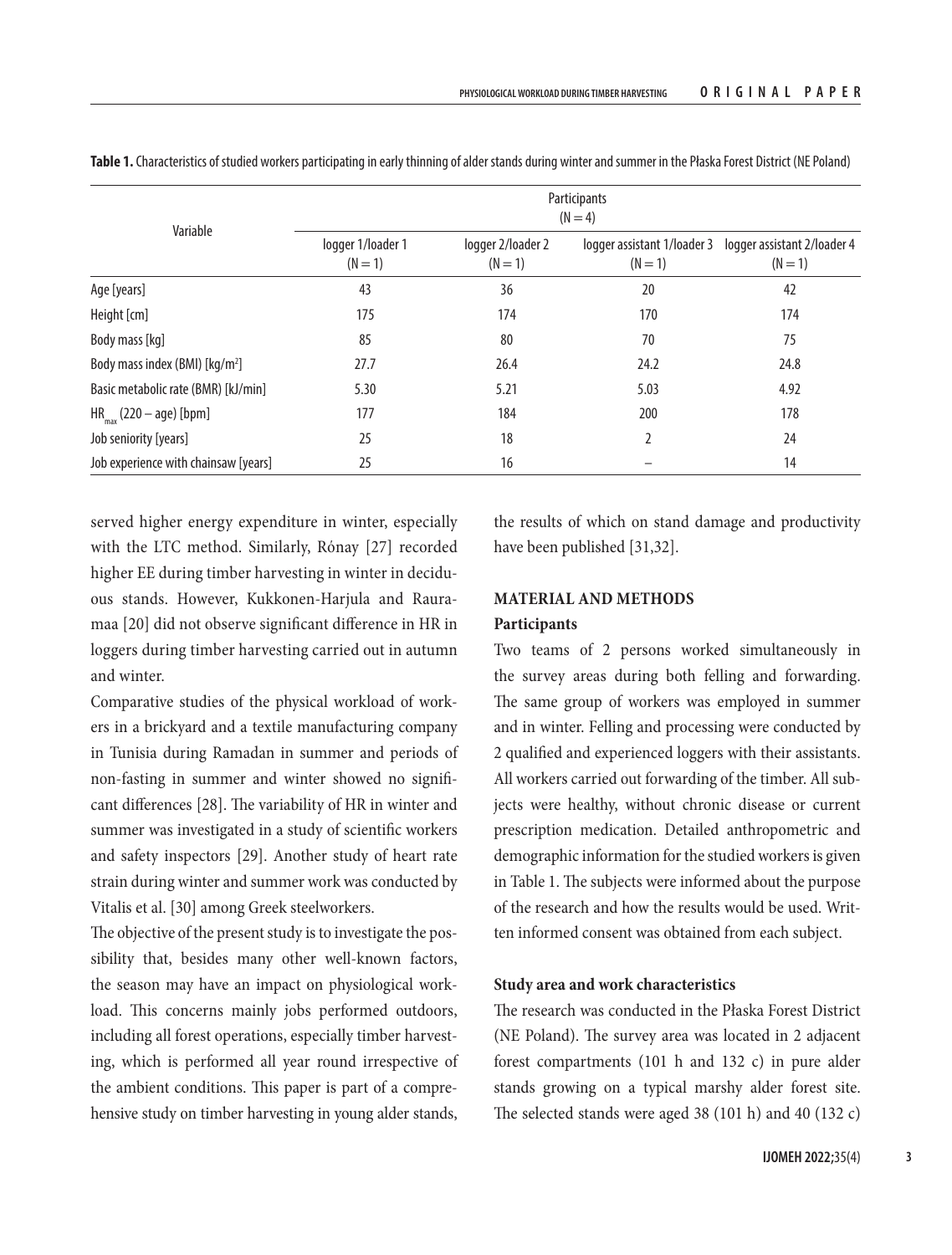years, originating from planting. The average tree heights were 18 m (101 h) and 17 m (132 c). The average diameter at breast height in both stands was 15 cm [33].

The study concerned early thinning operations consisted of tree felling, delimbing and cutting of logs, as well as extraction of timber to a storage yard. The process was the first commercial thinning in these stands. Timber harvesting consisted of tree felling with chainsaws of type Makita DCS520-45 (5.4 kg) and Makita EA5000P38D (5.1 kg), delimbing, and bucking into logs with lengths of 1.2 m and 2.5 m. Forwarding was carried out with a Zetor 7045 (65 HP) farming tractor and a trailer with manual timber loading and unloading.

Twelve studied plots 0.25 ha in area were used in winter (January) and a further 12 in summer (August). In winter, the timber harvesting operations were performed on frozen ground and a snow layer with an average thickness of approx. 32 cm in sunny and windless weather. The air temperature during felling ranged from –11.8°C in the morning to –5.6°C during the warmest time of the day, during skidding from  $-17.6$ °C to  $-9.8$ °C, respectively. Summertime work was performed in August when the groundwater level was low enough for harvesting. The average air temperature during the summer was 23°C; it was sunny, there was a light wind. The whole process of timber harvesting in both seasons was carried out over 3–4 consecutive days.

### **Study procedure**

### Heart rate

Heart rate (HR) was measured using an RS800 wireless heart rate monitor (Polar Electro Oy, Finland) with beatto-beat frequency acquisition. Working heart rate  $(HR_{\text{max}})$ was measured for the entire working day (approx. 8 h) across all tasks, including rest periods. Resting heart rate  $(HR_{rest})$  was identified as the lowest HR from 10 min of morning monitoring before work during rest in a seated position [19].

Relative heart rate at work (%HRR) was determined by applying the following formula [34]:

$$
\%HRR = \frac{HR_{work} - HR_{rest}}{HR_{max} - HR_{rest}} \times 100
$$
 (1)

where:

 $\rm{HR}_{\tiny{work}}$  – the average working heart rate,

 $HR_{rest}$  – the resting heart rate,

 $HR<sub>max</sub>$  – the maximum heart rate estimated using the standard formula  $HR_{max} = 220 - age$ .

The ratio of working heart rate to resting heart rate was obtained as  $HR_{work}/HR_{rest}$  [35]. The 50% level of heart rate reserve (50%Level) was determined using the following formula [36]:

$$
50\% \text{Level} = \text{HR}_{\text{rest}} + \frac{\text{HRmax} - \text{HR}_{\text{rest}}}{2} \tag{2}
$$

# Energy expenditure

The heart rate index was used to determine  $\rm VO_{2}$  using Wicks' equation [17]:

$$
HR_{index} = HR_{work}/HR_{rest}
$$
 (3)

$$
VO2 (ml \times kg-1 \times min-1) = [(HRindex \times 6) - 5.0] \times
$$
  
[3.5 body weight (kg)] (4)

Next, energy expenditure (EE) relative to time (kcal×min<sup>-1</sup>) was calculated based on an energy equivalent for VO<sub>2</sub> equal to 5.0 kcal×l–1[37]. Finally, net energy expenditure (NEE)  $(kJ \times min^{-1})$  was calculated by subtracting the basal metabolism rate (P) from EE [38]:

$$
P(kcal \times day^{-1}) = \left(\frac{13.397m}{1 \text{ kg}} + \frac{4.799h}{1 \text{ cm}} - \frac{5.677a}{1 \text{ year}} + 88.362\right) \tag{5}
$$

where:

m – body mass (kg),

h – height (cm),

a – age (years).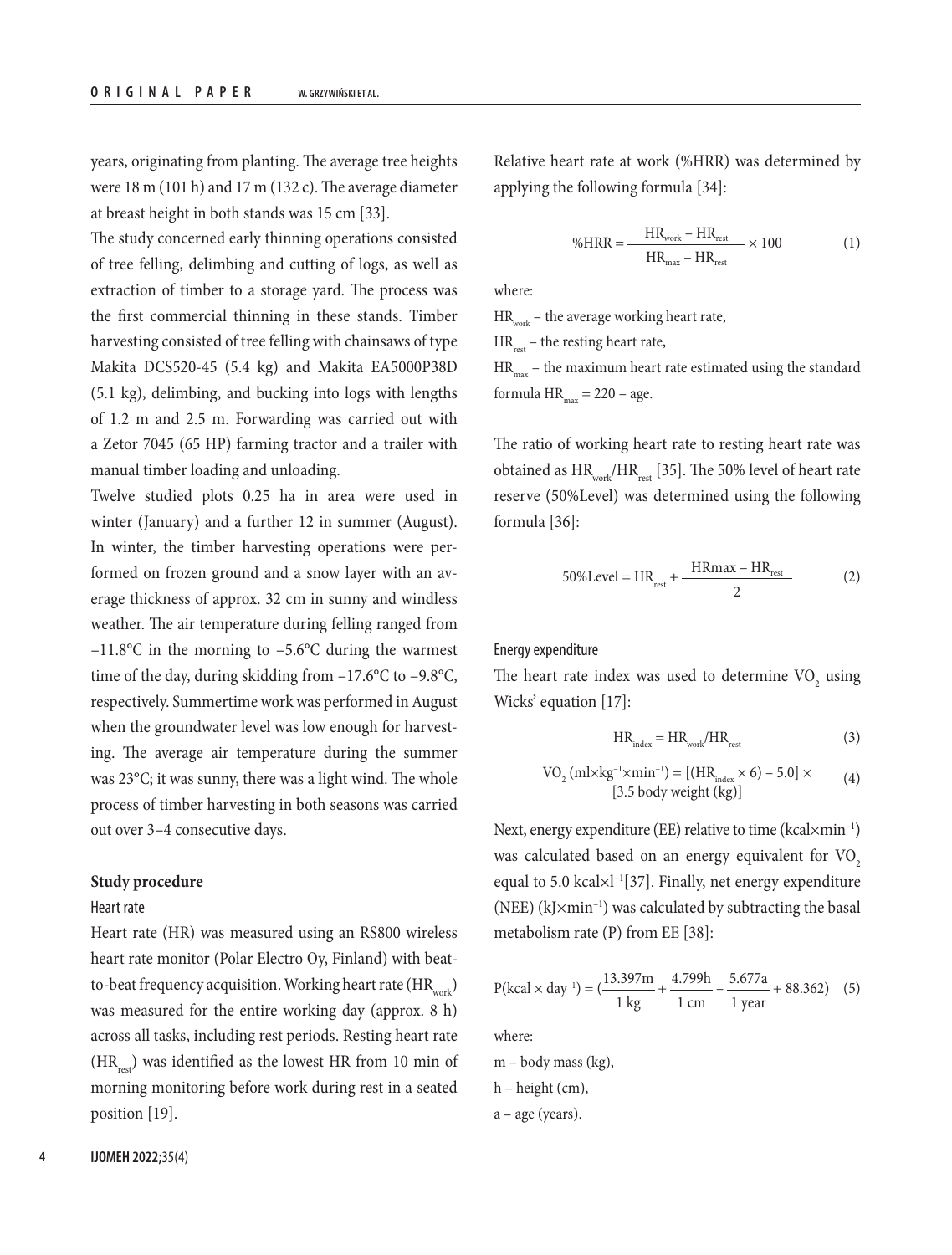#### **Statistical analyses**

Statistical analyses were performed using the Statistica v. 11 software package (StatSoft Inc., Tulsa, OK, USA). Unpaired Student's t-test was applied to establish differences in HR between winter and summer in subjects performing particular jobs. Statistical analyses were carried out with the significance level  $p < 0.05$ .

#### **RESULTS**

## **Heart rate**

Heart rate during work for loggers was 128.6 bpm and 137.9 bpm in winter and 113.9 bpm and 109.0 bpm in summer. For loggers' assistants it was 123.1 bpm and 149.4 bpm in winter and 113.9 bpm and 96.9 bpm in summer. For loaders,  $HR_{work}$  ranged 124.7–154.9 bpm in winter and 108.8–121.6 bpm in summer (Table 2). Significantly higher  $HR_{work}$  values were found during winter working than in summer for all workers (loggers:  $t = 335.61$ ,  $df = 1$ ,  $p < 0.001$ , loggers' assistants:  $t = 383.32$ , df = 1, p < 0.001, and loaders:  $t = 277.30$ , df = 3, p < 0.001). Analyzing the heart rate values for individual jobs without taking into account the season of the year, a similar level of load was recorded. The highest average HR was found in loaders (124.1 bpm), followed by loggers (122.3 bpm) and loggers' assistants (120.8 bpm).

Pre-work resting heart rates ranged 65–70 bpm in winter and 63–67 bpm in summer (Table 2). The average percentage heart rate (%HRR) during tree felling and processing (loggers and loggers' assistants) was 47.6, while in forwarding operations (loaders) it was 49.1. The respective ratios of working heart rate to resting heart rate were 1.84 and 1.89. The average 50%Level value was 125 bpm in both operations, and the ratio of working heart rate to 50%Level was 0.97 during tree felling and processing and 0.99 during forwarding.

The average percentage heart rates (%HRR) during wintertime timber harvesting in both operations were very similar (58.4 in tree felling and processing, 57.7 in

wood loading) and significantly higher than the summer values (36.8 and 40.5, respectively). The ratio of working heart rate to resting heart rate during both operations performed in winter was twice as high as in summer. In summer, the ratio was 1.68 for tree felling and processing (loggers and their assistants) and 1.75 for the timber loading operation (loaders). In turn, the ratio of working heart rate to 50%Level was 1.07 in both operations in winter, while during summer working the ratio was 0.87 for tree felling and 0.91 for timber loading.

#### **Energy expenditure**

Net energy expenditure (NEE) values for all jobs ranged from 26.5 to 41.9 kJ $\times$ min<sup>-1</sup> in winter, and from 17.8 to 29.6 kJ $\times$ min<sup>-1</sup> in summer. With the exception of loader 4, NEE was higher in winter than summer (Table 2). For loggers, NEE in winter was similar in the 2 workers and was about 38 kJ×min–1. In summer, however, the difference in NEE between loggers was 5 kJ×min<sup>-1</sup>. For loggers' assistants, a greater difference in NEE was found in winter than in summer. Without considering the season, the highest NEE was found for loggers  $(32.8 \text{ kJ} \times \text{min}^{-1})$ , followed by loaders  $(30.5 \text{ kJ} \times \text{min}^{-1})$  and loggers' assistants  $(26.2 \text{ kJ} \times \text{min}^{-1})$ .

According to the current Polish classification [39], the work done in the particular jobs was classified as moderate or heavy physical work. With the exception of logger's assistant 1 and loader 4, NEE in winter exceeded  $30 \text{ kJ} \times \text{min}^{-1}$ , causing the work to be classified as very heavy.

## **DISCUSSION**

Analysis of the mean working heart rates in all jobs indicated that motor-manual timber harvesting is a physically demanding activity. The obtained HR values correspond to the results of other studies. A study of Finnish loggers during winter work [20] recorded a workload of 123 bpm. Kirk and Parker [40] obtained an HR of 127 bpm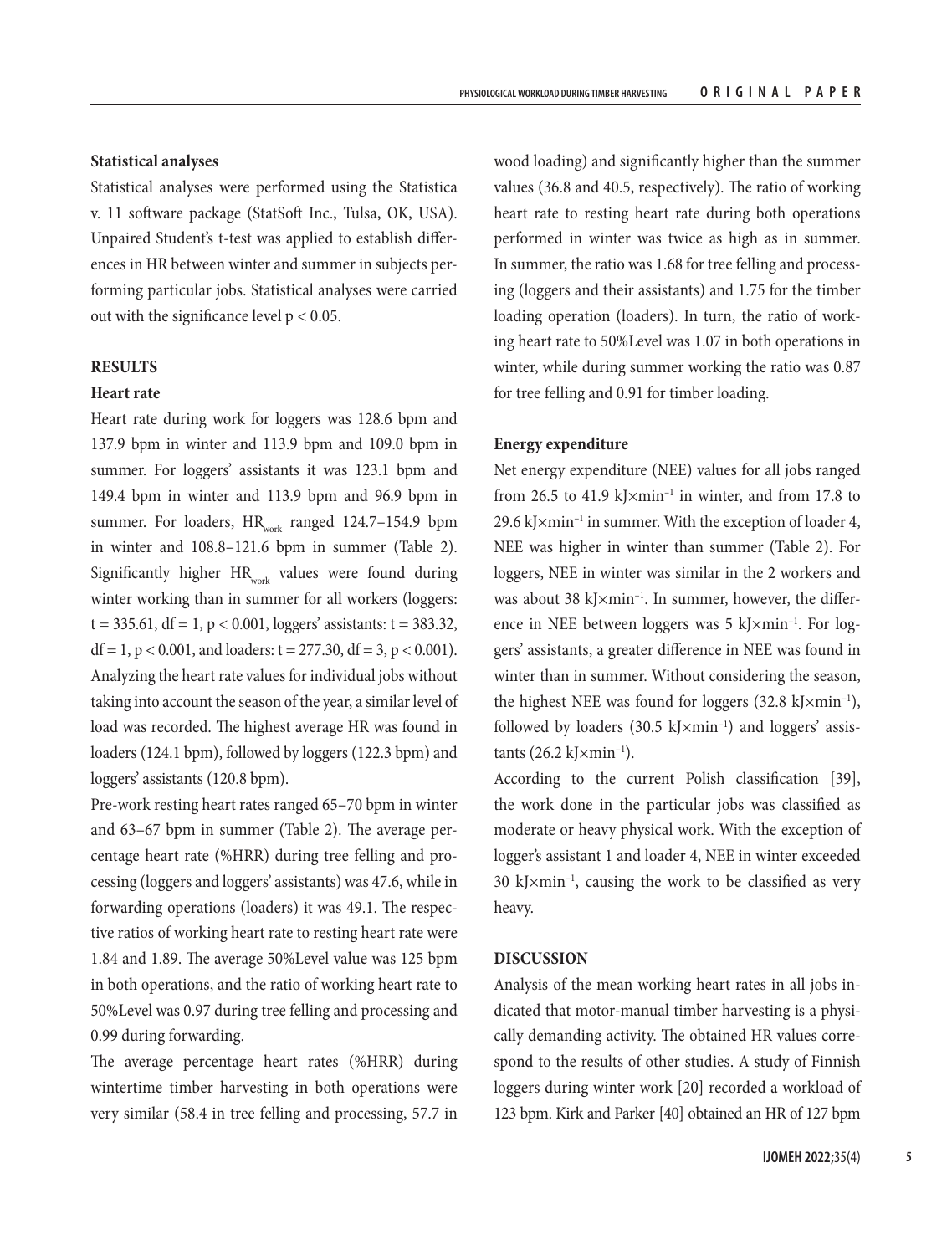|                  | Heart rate indice                                     |                                               |             |              |                 |                                                     |                 |                                 |                    |
|------------------|-------------------------------------------------------|-----------------------------------------------|-------------|--------------|-----------------|-----------------------------------------------------|-----------------|---------------------------------|--------------------|
| Variable         | $\mathsf{HR}_{\mathsf{work}}$<br>[bpm]<br>$(M\pm SD)$ | $\mathsf{HR}_{\mathsf{rest}}$<br>[bpm]<br>(M) | %HHR<br>(M) | ratio<br>(M) | 50%Level<br>(M) | $\mathsf{HR}_{\mathsf{work}}\!/$<br>50%Level<br>(M) | VO <sub>2</sub> | EE<br>[ml/kg/min] [kcal/kg/min] | Net EE<br>[kJ/min] |
| Logger           |                                                       |                                               |             |              |                 |                                                     |                 |                                 |                    |
| $\mathbf{1}$     |                                                       |                                               |             |              |                 |                                                     |                 |                                 |                    |
| winter           | $128.6 \pm 18.2$                                      | 65                                            | 56.8        | 1.98         | 121             | 1.06                                                | 24.05           | 0.12                            | 37.44              |
| summer           | 113.9±21.5                                            | 63                                            | 44.6        | 1.81         | 120             | 0.95                                                | 20.47           | 0.10                            | 30.31              |
| $\overline{2}$   |                                                       |                                               |             |              |                 |                                                     |                 |                                 |                    |
| winter           | 137.9±17.7                                            | 67                                            | 60.6        | 2.06         | 125             | 1.10                                                | 25.72           | 0.13                            | 38.37              |
| summer           | $109.0 \pm 21.0$                                      | 64                                            | 38.4        | 1.70         | 124             | 0.88                                                | 18.26           | 0.09                            | 24.96              |
| Logger assistant |                                                       |                                               |             |              |                 |                                                     |                 |                                 |                    |
| $\mathbf{1}$     |                                                       |                                               |             |              |                 |                                                     |                 |                                 |                    |
| winter           | $123.1 \pm 16.3$                                      | 66                                            | 42.6        | 1.86         | 133             | 0.92                                                | 21.67           | 0.11                            | 27.23              |
| summer           | 113.9±20.6                                            | 67                                            | 35.3        | 1.70         | 132             | 0.86                                                | 18.20           | 0.09                            | 21.37              |
| $\overline{2}$   |                                                       |                                               |             |              |                 |                                                     |                 |                                 |                    |
| winter           | $149.4 \pm 23.3$                                      | 70                                            | 73.5        | 2.13         | 124             | 1.20                                                | 27.32           | 0.14                            | 39.07              |
| summer           | $96.9 \pm 26.6$                                       | 64                                            | 28.9        | 1.51         | 121             | 0.80                                                | 14.29           | 0.07                            | 17.08              |
| Loader           |                                                       |                                               |             |              |                 |                                                     |                 |                                 |                    |
| $\mathbf{1}$     |                                                       |                                               |             |              |                 |                                                     |                 |                                 |                    |
| winter           | $136.5 \pm 15.8$                                      | 65                                            | 63.8        | 2.10         | 121             | 1.13                                                | 26.60           | 0.13                            | 41.00              |
| summer           | $111.2 \pm 22.9$                                      | 63                                            | 42.3        | 1.76         | 120             | 0.93                                                | 19.57           | 0.10                            | 30.31              |
| $\overline{2}$   |                                                       |                                               |             |              |                 |                                                     |                 |                                 |                    |
| winter           | $125.4 \pm 18.0$                                      | 67                                            | 50.0        | 1.87         | 125             | 1.00                                                | 21.80           | 0.11                            | 31.66              |
| summer           | $109.5 \pm 22.5$                                      | 64                                            | 37.9        | 1.71         | 124             | 0.88                                                | 18.43           | 0.09                            | 24.96              |
| $\overline{3}$   |                                                       |                                               |             |              |                 |                                                     |                 |                                 |                    |
| winter           | 154.9±21.4                                            | 66                                            | 66.3        | 2.35         | 133             | 1.16                                                | 31.79           | 0.16                            | 41.90              |
| summer           | $108.8 \pm 22.2$                                      | 67                                            | 31.4        | 1.62         | 132             | 0.82                                                | 16.60           | 0.08                            | 18.43              |
| 4                |                                                       |                                               |             |              |                 |                                                     |                 |                                 |                    |
| winter           | 124.7±21.5                                            | 70                                            | 50.6        | 1.78         | 124             | 1.00                                                | 19.91           | 0.10                            | 26.50              |
| summer           | $121.6 \pm 20.5$                                      | 64                                            | 50.5        | 1.90         | 121             | 1.00                                                | 22.40           | 0.11                            | 29.65              |

**Table 2.** Heart rate indices, oxygen consumption (VO<sub>2</sub>) and energy expenditure (EE) for particular jobs during early thinning of alder stands in winter and summer in the Płaska Forest District (NE Poland)

for a chainsaw operator. Research by Grzywiński and Łukaszuk [25] during logging in a pre-felling pine stand indicated a load of 119 bpm on average for a woodcutter and 118 bpm for his assistant (without shortwood piling). In turn, Çalişkan and Çağlar [22] found that during felling and delimbing of spruce the HR ranged 110–132 bpm, averaging 122.8 bpm. Other studies report lower values, averaging 107 bpm [23], 108 bpm [16] and 115 bpm [41]. Apud and Valdes [4] found the average HR of a lumberjack during logging to be 114.2 bpm. In turn, Arman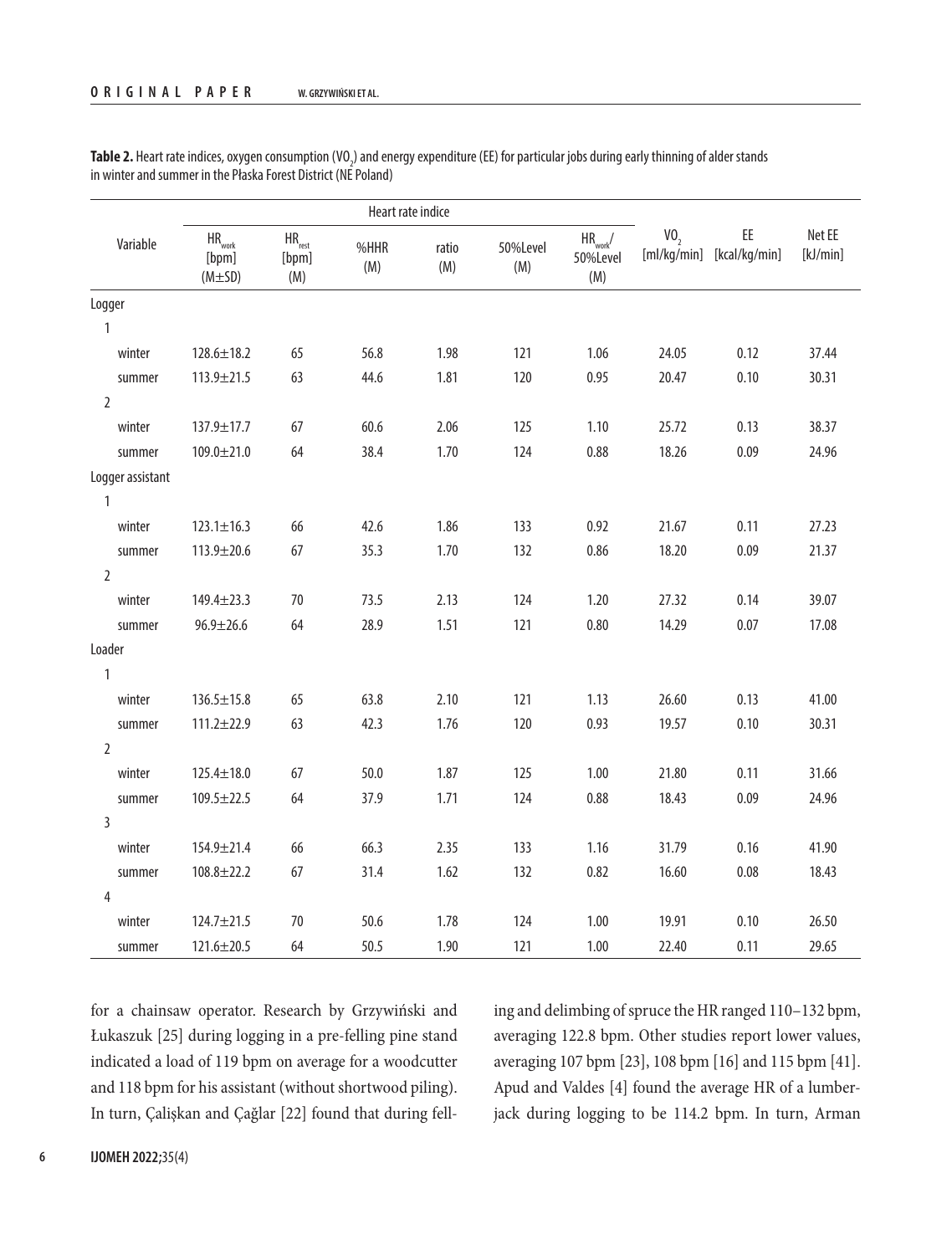et al. [24] recorded HR during elements of tree processing work at 117.7 bpm (back cut 115.6 bpm, undercut 114.8 bpm). A similar average  $HR_{work}$  value of 117 bpm was reported by Seixas [42].

The results obtained confirmed the significant influence of the season on the heart rate and physiological cost during motor-manual timber harvesting. In winter the mean working heart rate values for individual jobs ranged 123.1–154.9 bpm, which corresponds to hard and very hard physical work [3]. During summer the mean  $HR_{work}$  for the analyzed jobs was significantly lower and ranged 96.9–121.6 bpm. These values allow summertime logging to be classified as moderate to hard physical work. The wide range of HR values represented in the results (96.9–154.9 bpm) may explain to some extent the variation in the HR results found in the literature. Since information regarding the time of year is rarely included in study descriptions, it can be assumed that the available results come from different periods of the year.

The observed differences in HR between seasons are in contradiction with the results of Kukkonen-Harjula and Rauramaa [20], who found no significant differences in HR during timber harvesting in autumn (10°C, snowless conditions) and in winter (–5°C, deep snow). This fact is puzzling, because snow cover strongly influences the physiological response of the body [43–45]. In addition, work in cold conditions requires the use of warmer clothing, which leads to an increase in the body weight of the employee and causes a reduction in motor skills. In such a situation, maintaining the mechanical efficiency of the body requires an adequate physiological response and greater expenditure of energy.

The mean physiological workload was 47.6% of the relative heart rate (HRR) during tree felling and processing (loggers and loggers' assistants), while in the loading operation (loaders) it reached a value of 49.1%. These values indicate that for all subjects the physiological cost is high, acceptable only for persons with a healthy cardiovascular system [3].

In general, this finding corresponds with the results of other studies. Eroglu et al. [16] and Melemez and Tunay [41] found the physiological workload during timber harvesting using chainsaws to be 40.9% and 42%, respectively. However, in another study conducted in Turkey [22], the %HRR of chainsaw workers was calculated at 44.79. Seixas [42] found an average HRR of 41% in chainsaw operators, whereas Kirk and Parker [40] reported a %HRR of 52. On the other hand, Cheta et al. [23] in a study conducted during timber harvesting in poplar stand in Romania found a %HRR of 34.38.

The mean ratio of working heart rate to resting heart rate in felling and processing activities was 1.84 and 1.89 during manual timber loading and unloading. A very similar value (1.84) was found for a choker setter in New Zealand [46]. The values of the  $HR_{work}/HR_{rest}$  ratio are higher than those reported in the literature for physically demanding activities such as work in the steel industry (1.28) [30].

The values of 50%Level and HR<sub>work</sub>/50%Level support the findings based on %HRR. According to Lammert [34], if  $HR_{work}/50\%$ Level is equal to 1, then the work being undertaken can be classified as hard continuous work. On this basis, the tasks of all workers in winter, having a mean value of 1.07, may be classified as hard continuous work. HR<sub>work</sub>/50%Level during summerwork was 0.87 for tree felling and processing and 0.91 for timber loading, and thus falls short of the criterion for such a classification.

On the basis of HR<sub>index</sub>, net energy expenditure values per minute were determined for all jobs. The NEE values were in general significantly higher in winter than in summer, ranging 26.5–41.9 kJ×min–1 and 17.8–29.6 kJ×min–1, respectively.

There is little reported information regarding differences in energy expenditure for timber harvesting operations in different seasons. Rόnay [27] found a much higher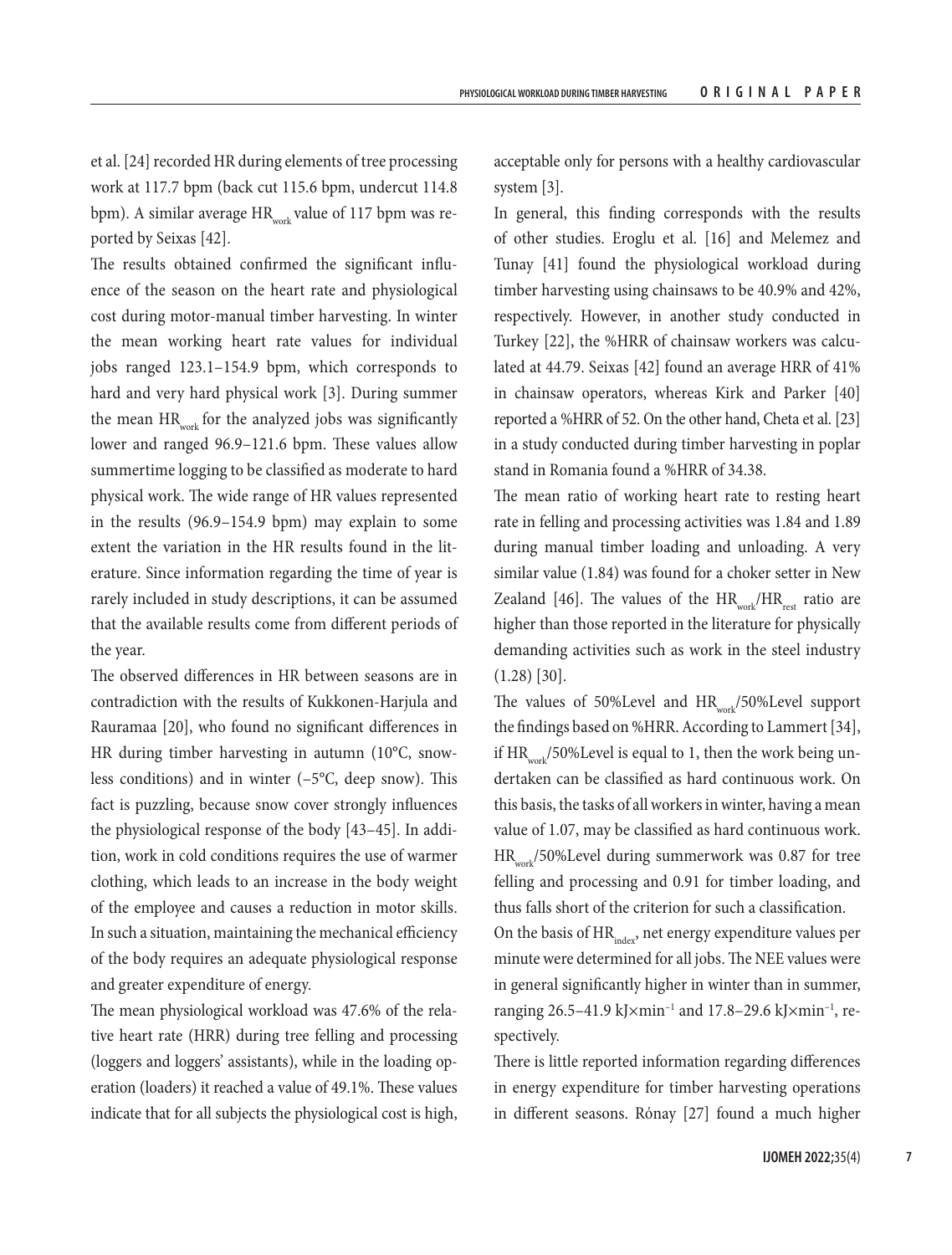energy cost in winter than in summer during harvesting in hardwood stands using the shortwood method, among others. Unfortunately, the author presented only the EE for a working shift, which makes comparisons difficult. Higher values of EE during shortwood system harvesting conducted in winter and in summer were also obtained by Chmielewski and Porter [26]. The authors presented the value of EE in relation to the volume of harvested wood (kcal/m3 ). Logging was conducted in pine stands of age class III, where the average tree volume was higher than in the age class II stands analyzed in this study, which means that a direct comparison of the results may not be meaningful.

The usability of heart rate indices to determine the physiological strain of subjects in field situations is well-known and has been proven and validated in many studies. The use of HR to estimate EE is subject to certain limitations, due to:

- inability of HR to account for the anaerobic component of exercise, potentially causing underestimation of energy expenditure of high intensity;
- a disproportionately high response of HR at very low exercise intensities;
- the effect of environmental factors and within-subject variation on the  $\rm HR/VO_{2}$  relationship during activity [9].

Within the limitations of HR-based methods,  $HR_{index}$  is a low-cost and easy-to-use field method to estimate EE. The HR<sub>index</sub> equation was developed retrospectively from aggregate data from 60 published studies. Its validation provided a reasonable estimate of metabolic demand [11,12]. This new method of EE estimation is useful when an energy expenditure value is required to classify the workload. This applies, for example, to the Polish classification of the heaviness of work and the determination of employees' entitlement to regeneration meals. The regulations on these matters are based on net energy expenditure values.

## **CONCLUSIONS**

Based on physiological indicators, it can be concluded that the season significantly affects the physiological workload during logging operations. In all jobs, higher heart rate indices and energy expenditure values were recorded during logging performed in winter than in summer. Due to the high groundwater level and low bearing capacity of the ground typically found in alder swamp forest sites, they are often not accessible for machine logging. In this case, felling trees with a chainsaw will often be the only acceptable method of harvesting. If there is no possibility of harvesting wood in summer at low groundwater levels, in order to limit the workload of workers during winter activity, attention should be paid to the proper organization of work (length and distribution of breaks during the working day, time of work shifts) and selection of workers. Due to the level of physiological strain during motor-manual logging in winter, this work should be performed by younger workers (<40 years of age). The performance of such heavy work by older employees may lead to serious health consequences.

This study also shows that heart rate indices can be used as an effective means of determining the physiological strain of subjects in field applications. The use of the heart rate index  $(HR<sub>index</sub>)$  equation gives the ability to estimate EE without personal discomfort or disruption to subjects' normal work routine. Additionally, in comparison with indirect calorimetry methods, heart rate measurement makes it possible to collect real time data from an entire working day easily and at low cost.

#### **REFERENCES**

1. Food and Agriculture Organisation [Internet]. Rome: The Organization; 2021 [cited 2021 Apr 11]. Fact and figures 2018. Available from: [http://www.fao.org/forestry/statis](http://www.fao.org/forestry/statistics/80938/en)[tics/80938/en](http://www.fao.org/forestry/statistics/80938/en).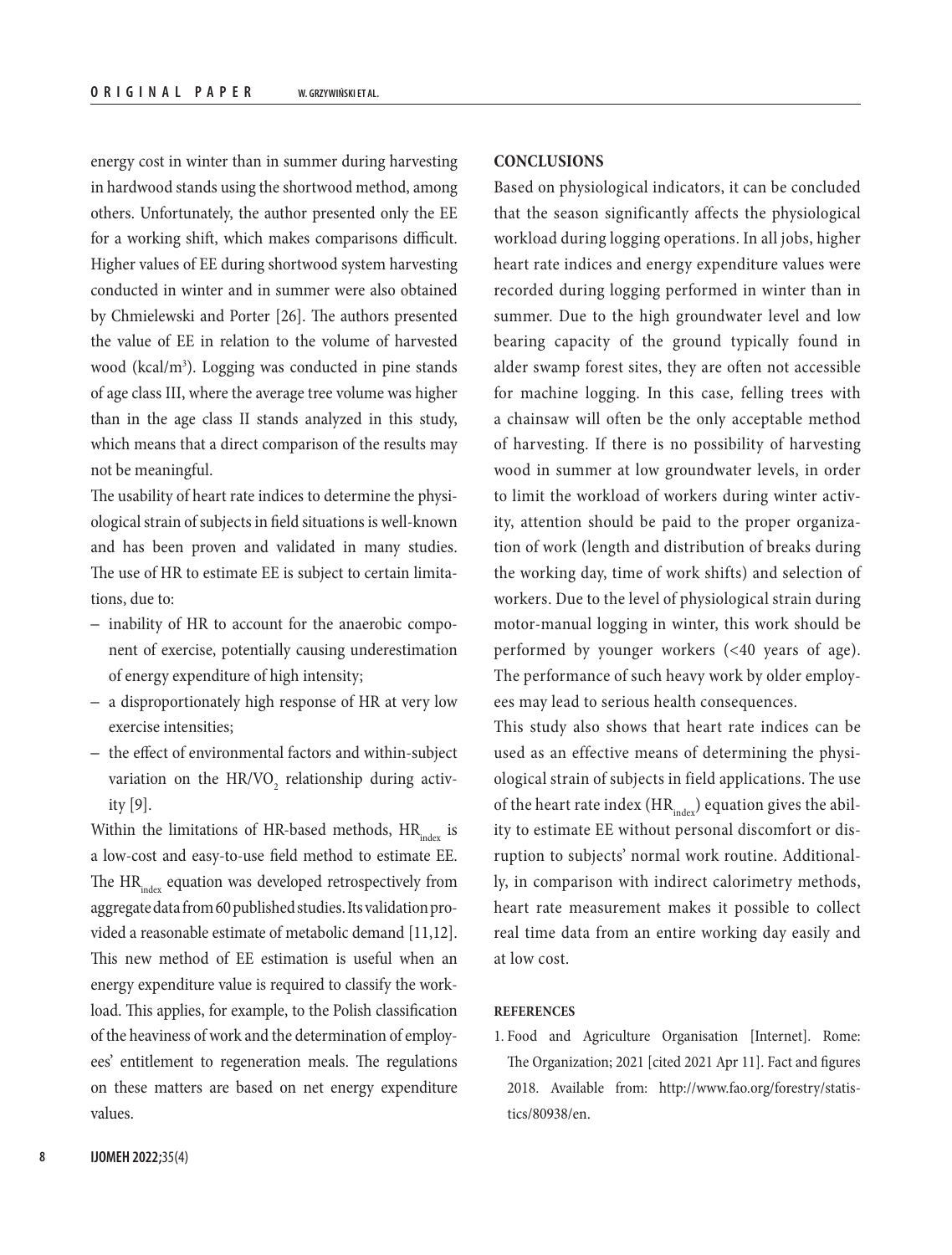- 2. Safety and health in forestry work. Geneva: International Labour Organisation; 1998.
- 3. Åstrand P-O, Rodahl K, Dahl HA, Strømme SB. Textbook of work physiology: Physiological bases of exercise. 4th ed. Champaign: Human Kinetics; 2003.
- 4. Apud E, Valdes S. Ergonomics in forestry. The Chilean case. Geneva: International Labour Organization; 1995.
- 5. EN ISO 8996:2004. Ergonomics of the thermal environment – Determination of metabolic rate. Geneva: International Organization for Standardization.
- 6. Giedraityte L, Holmér I, Gavhed D. Validation of methods for determination of metabolic rate in the Edholm Scale and ISO 8996. Int J Occup Saf Ergon. 2001;7(2):135–48.
- 7. Malchaire J, d'Ambrosio Alfano FR, Palella BI. Evaluation of the metabolic rate based on the recording of the heart rate. Ind Health. 2017;55(3):219–32. [https://doi.org/10.2486/](https://doi.org/10.2486/indhealth.2016-0177) [indhealth.2016-0177.](https://doi.org/10.2486/indhealth.2016-0177)
- 8. Spurr GB, Prentice AM, Murgatroyd PR, Goldberg GR, Reina JC, Christman NT. Energy expenditure from minuteby-minute heart-rate recording: comparison with indirect calorimetry. Am J Clin Nutr. 1988;4(3):552–59. [https://doi.](https://doi.org/10.1093/ajcn/48.3.552) [org/10.1093/ajcn/48.3.552.](https://doi.org/10.1093/ajcn/48.3.552)
- 9. Achten J, Jeukendrup AE. Heart rate monitoring: applications and limitations. Sports Med. 2003;33(7):517–38. <https://doi.org/10.2165/00007256-200333070-00004>.
- 10. Dubé PA, Imbeau D, Dubeau D, Auger I, Leone M. Prediction of work metabolism from heart rate measurements in forest work: some practical methodological issues. Ergonomics. 2015;58(12):2040–56. [https://doi.org/10.1080/001](https://doi.org/10.1080/00140139.2015.1044920) [40139.2015.1044920.](https://doi.org/10.1080/00140139.2015.1044920)
- 11. Colosio AL, Pedrinolla A, da Lozzo G, Pogliaghi S. Heart rate-index estimates oxygen uptake, energy expenditure and aerobic fitness in rugby players. J Sports Sci Med. 2018;17(4):633–39.
- 12. Kang J, Ratamess NA, Faigenbaum AD, Bush JA, Roser C, Montemarano D, et al. Use of Heart Rate Index to predict oxygen uptake – A validation study. Int J Exerc Sci. 2020;13(7):1705–17.
- 13. Nielsen R, Meyer JP. Evaluation of metabolism from heart rate in industrial work. Ergonomics. 1987;30(3):563–72. [https://doi.org/10.1080/00140138708969745.](https://doi.org/10.1080/00140138708969745)
- 14. Garet M, Boudet G, Montaurier C, Vermorel M, Coudert J, Chamoux A. Estimating relative physical workload using heart rate monitoring: A validation by whole-body indirect calorimetry. Eur J Appl Physiol. 2005;94(1–2):46–53. <https://doi.org/10.1007/s00421-004-1228-9>.
- 15. Leszczyński K, Stańczykiewicz A. [Use of heart rate monitor in assessing the net energy expenditure during motormanual cutting]. Sylwan. 2014;158(2):124–31. [https://doi.](https://doi.org/10.26202/sylwan.2013066) [org/10.26202/sylwan.2013066](https://doi.org/10.26202/sylwan.2013066). Polish.
- 16. Eroglu H, Yilmaz R, Kayacan Y. A study on determining the physical workload of the forest harvesting and nurseryafforestation workers. Anthropologist. 2015;21(1–2):168– 81. [https://doi.org/10.1080/09720073.2015.11891806.](https://doi.org/10.1080/09720073.2015.11891806)
- 17. Wicks JR, Oldridge NB, Nielsen LK, Vickers CE. HR index - a simple method for the prediction of oxygen uptake. Med Sci Sports Exerc. 2011;43(10):2005–12. [https://doi.](https://doi.org/10.1249/MSS.0b013e318217276e) [org/10.1249/MSS.0b013e318217276e.](https://doi.org/10.1249/MSS.0b013e318217276e)
- 18. Esco MR, Olson MS, Williford HN, Mugu EM, Bloomquist BE, McHugh AN. Crossvalidation of 2 heart ratebased equations for predicting VO2max in white and black men. J Strength Cond Res. 2012;26(7):1920–27. [https://doi.](https://doi.org/10.1519/JSC.0b013e318238e863) [org/10.1519/JSC.0b013e318238e863](https://doi.org/10.1519/JSC.0b013e318238e863).
- 19. Haller JM, Fehling PC, Barr DA, Storer TW, Cooper CB, Smith DL. Use of the HR index to predict maximal oxygen uptake during different exercise protocols. Physiol Rep. 2013;1(5):e00124. [https://doi.org/10.1002/phy2.124.](https://doi.org/10.1002/phy2.124)
- 20. Kukkonen-Harjula K, Rauramaa R. Oxygen consumption of lumberjacks in logging with a power-saw. Ergonomics. 1984;27(1):59–65. [https://doi.org/10.1080/0014013840896](https://doi.org/10.1080/00140138408963463) [3463](https://doi.org/10.1080/00140138408963463).
- 21. Hagen KB, Vik T, Myhr NE, Opsahl PA, Harms-Ringdahl K. Physical workload, perceived exertion, and output of cut wood as related to age in motor-manual cutting. Ergonomics. 1993;36(5):479–88. [https://doi.org/10.1080/001401393](https://doi.org/10.1080/00140139308967906) [08967906](https://doi.org/10.1080/00140139308967906).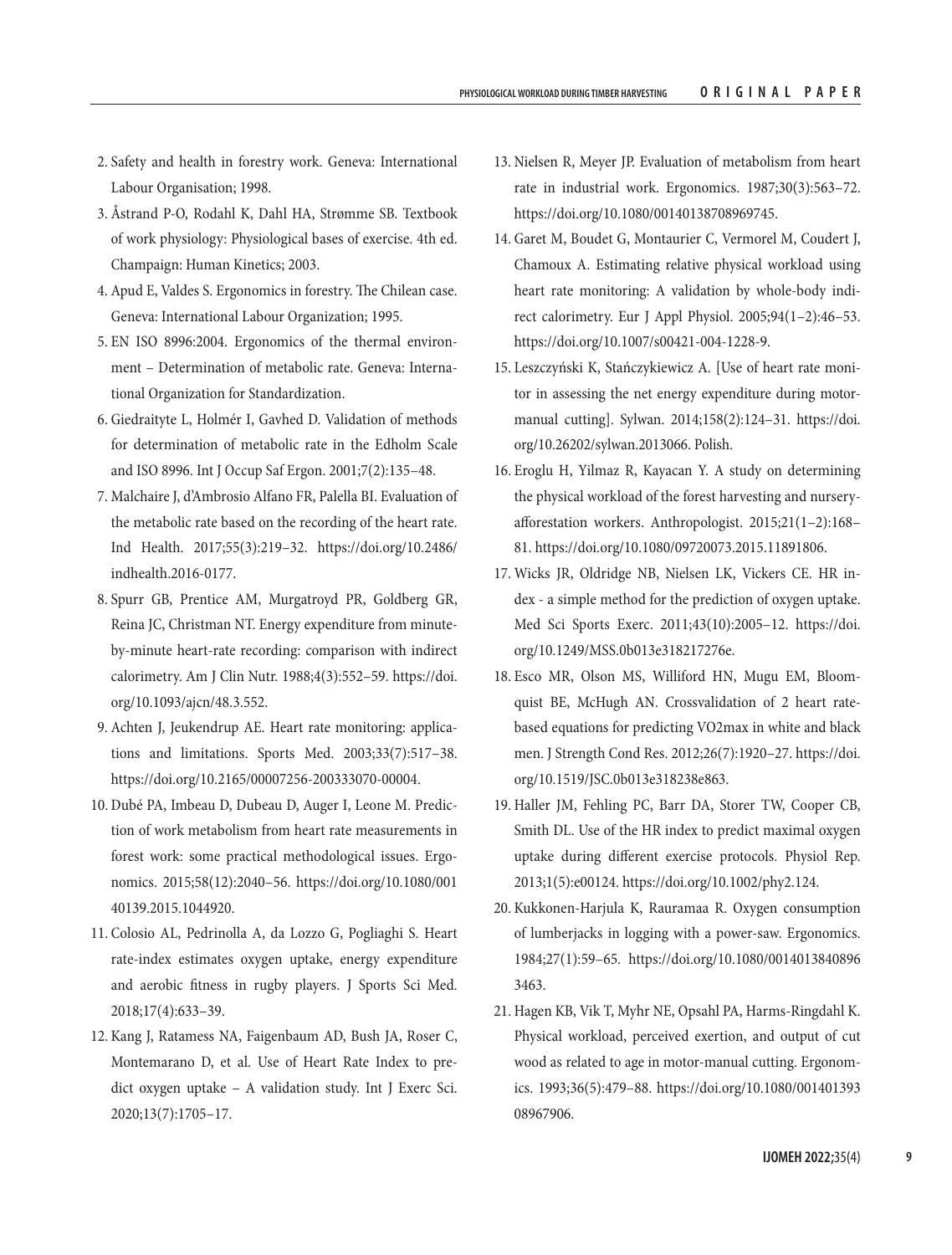- 22. Çalişkan E, Çağlar S. An assessment of physiological workload of forest workers in felling operations. Afr J Biotechnol. 2010;9(35):5651–8.
- 23. Cheţa M, Marcu MW, Borz SA. Workload, exposure to noise, and risk of musculoskeletal disorders: A case study of motor-manual tree feeling and processing in poplar clear cuts. Forests 2018;9(6):300. [https://doi.org/10.3390/](https://doi.org/10.3390/f9060300) [f9060300](https://doi.org/10.3390/f9060300).
- 24. Arman Z, Nikooy M, Tsioras PA, Heidari M, Majnounian B. Physiological workload evaluation by means of heart rate monitoring during motor-manual clearcutting operations. Int J For Eng. 2021:1–12. [https://doi.org/10.1080/14942119.](https://doi.org/10.1080/14942119.2021.1868238) [2021.1868238](https://doi.org/10.1080/14942119.2021.1868238).
- 25. Grzywiński W, Łukaszuk T. Obciążenie pracą fizyczną w procesie pozyskania drewna. In: Paluch R, Jach K, Kuliński M, Michalski R, editors. Obciążenie układu ruchu. Przyczyny i skutki. Wrocław: Wrocław University of Science and Technology; 2008. p. 163–73. Polish.
- 26. Chmielewski S, Porter B. [Valorization of the selected methods of harvesting and skidding of the pine stands in prefinal cut]. Tech Roln Ogrod Leś. 2012;3:23–6. Polish.
- 27. Rónay E. Ergonomické hodnotenie metód tažby, sústreďovania a výroby sortimentov listnáčov. Lesnictvi. 1982;28: 265–74. Czech.
- 28. Omrane A, Kammoun S, Mili H, Khalfallah T, El Mhamdi S, Bouzgarrou L. Does Ramadan fasting affect the physical workload? Tunis Med. 2019;97(10):1146–52.
- 29. Markov A, Solonin I, Bojko E. Heart rate variability in workers of various professions in contrasting seasons of the year. Int J Occup Med Environ Health. 2016;29(5):793–800. <https://doi.org/10.13075/ijomeh.1896.00276>.
- 30. Vitalis A, Pournaras ND, Jeffrey GB, Tsagarakis G, Monastiriotis G, Kavvadiast S. Heart rate strain in Greek steelworkers. Ergonomics. 1994;37(5):845–50. [https://doi.org/](https://doi.org/10.1080/00140139408963693) [10.1080/00140139408963693.](https://doi.org/10.1080/00140139408963693)
- 31. Grzywiński W, Turowski R, Naskrent B, Jelonek T, Tomczak A. The effect of season of the year on the frequency and degree of damage during commercial thinning in black

alder stands in Poland. Forests. 2019;10(8):668. [https://doi.](https://doi.org/10.3390/f10080668) [org/10.3390/f10080668.](https://doi.org/10.3390/f10080668)

- 32. Grzywiński W, Turowski R, Naskrent B, Jelonek T, Tomczak A. The impact of season on productivity and time consumption in timber harvesting from young alder stands in lowland Poland. Forests. 2020;11(10):1081. [https://doi.](https://doi.org/10.3390/f11101081) [org/10.3390/f11101081.](https://doi.org/10.3390/f11101081)
- 33. [Forest Equipment Plan of the Płaska Forest District for the period 2004–2014]. The Okop Forest Division. Polish.
- 34. Vitalis A. The use of heart rate as the main predictor of the cost of work. Proceedings of the Inaugural Conference of the NZ Ergonomics Society;1987 Feb 11–13; Auckland, New Zealand; 1987. p. 168–81.
- 35.Diament ML, Goldsmith R, Hale T, Kelman GR. An assessment of habitual physical activity. J Physiol. 1969;200  $(1):44-45.$
- 36. Lammert O. Maximal aerobic power and energy expenditure of Eskimo hunters in Greenland. J Appl Physiol. 1972;33(2):184–88. [https://doi.org/10.1152/jappl.1972.33.](https://doi.org/10.1152/jappl.1972.33.2.184) [2.184.](https://doi.org/10.1152/jappl.1972.33.2.184)
- 37. di Prampero PE. The energy cost of human locomotion on land and in water. Int J Sports Med. 1986;7(2):55–72. <https://doi.org/10.1055/s-2008-1025736>.
- 38. Müller B, Merk S, Bürgi U, Diem P. [Calculating the basal metabolic rate and severe and morbid obesity]. Praxis 2001;90(45):1955–63. German.
- 39. Makowiec-Dąbrowska T. Fizjologia pracy. In: Indulski JA, editor. Higiena pracy: Instytut Medycyny Pracy, Łódź; 1999. p. 71–152. Polish.
- 40. Kirk PM, Parker RJ. Physical demands of steep terrain forestry work in New Zealand. Proceedings of the International IUFRO/NEFU/FAO Seminar on Forest Operations Under Mountainous Conditions with special attention to Ergonomics, Accessibility and Environmental Protection; 1994. Harbin, P.R. of China; 1994. p.196–204.
- 41. Melemez K, Tunay M. Physical workload of chainsaw operators working in forest harvesting. Technology. 2010; 13(4):237–43.